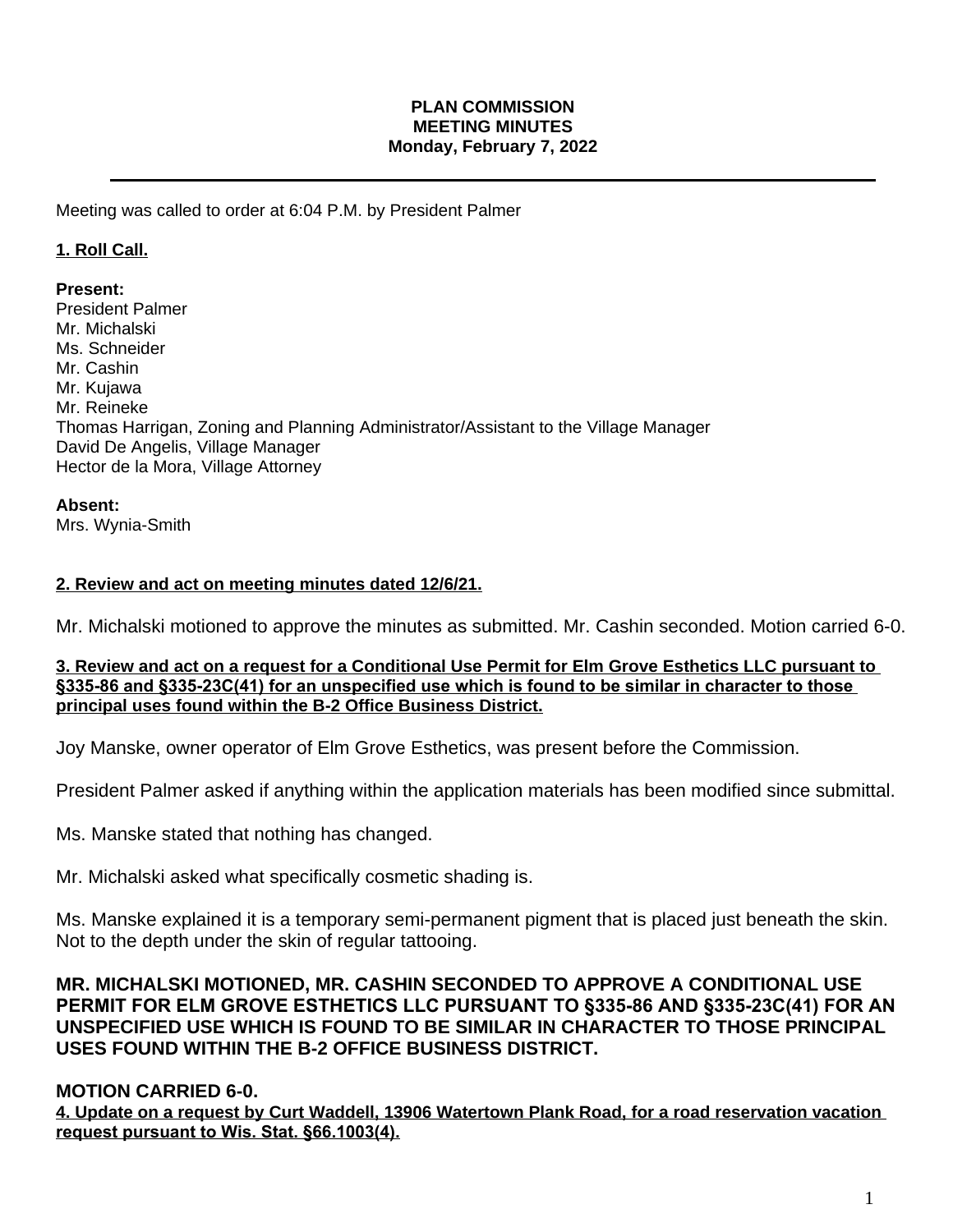Mr. Harrigan provided the Commissioners with an update on this item, indicating the Public Hearing notice for the road vacation has been posted and the Official Notice of proposed vacation exhibit has been recorded at the Register of Deeds. This item will go back to the Public Works Committee for informational purposes and the Board of Trustee may take action on March 28<sup>th</sup>, 2022.

## **5. Public hearing, review and act on a request for a special exception at 800 Park Lane pursuant to §335-51B(2) to allow an addition to an existing legal nonconforming structure.**

Russell LaFrombois, project architect, was present before the Commission.

Mr. Kujawa noted that it appears the driveway which services 800 Park Lane appears to have a small portion of the driveway on the property to the north.

Mr. Michalski asked what happens in this scenario.

Mr. De Angelis explained this is not an uncommon occurrence within the Village. At this point, the neighbor to the north could take action and require the property owner of 800 Park Lane remove the driveway from their property and create the required three foot separation buffer per Village Ordinance.

President Palmer advised the neighbors should consider memorializing their agreement for the driveway to be located where is currently is.

Mr. Cashin noted this is a risk for the property owner of 800 Park Lane to move forward with the plans as presented in the event a future neighbor to the north would require the driveway to be removed.

President Palmer opened the Public Hearing.

Seeing nobody in attendance to comment, President Palmer closed the Public Hearing.

## **MR. MICHALSKI MOTIONED, AND MRS. SCHNEIDER SECONDED TO APPROVE THE SPECIAL EXCEPTION AT 800 PARK LANE PURSUANT TO §335-51B(2) TO ALLOW AN ADDITION TO AN EXISTING LEGAL NONCONFORMING STRUCTURE.**

# **MOTION CARRIED 6-0.**

**6. Review and act on a request for a Plan of Operation, Conditional Use Permit and Site and Building Plan Approval for the University of Wisconsin Credit Union pursuant to §335-85 for a Drive-in Bank pursuant to §335-22C(3), §335-86 and §335-88 located in the B-1 Local Business District at 15300 W. Bluemound Road.**

Dave Ewanowski, of Kee Architecture, was present before the commission.

President Palmer noted that revised plans and an updated engineering review letter has been distributed to the Commission. President Palmer asked for staff to provide an update.

Mr. Harrigan stated the two outstanding items as identified at the previous Plan Commission meeting have been addressed and satisfied in the updated project plans. KL Engineering has completed a Traffic Engineering Memorandum which identifies the traffic impact caused by the new use of the drive-in bank will not be significant enough to cause major disruptions on Bluemound Road, or the access drive. Also, the vision triangles have been modified on the site plan to comply with the Village's requirements.